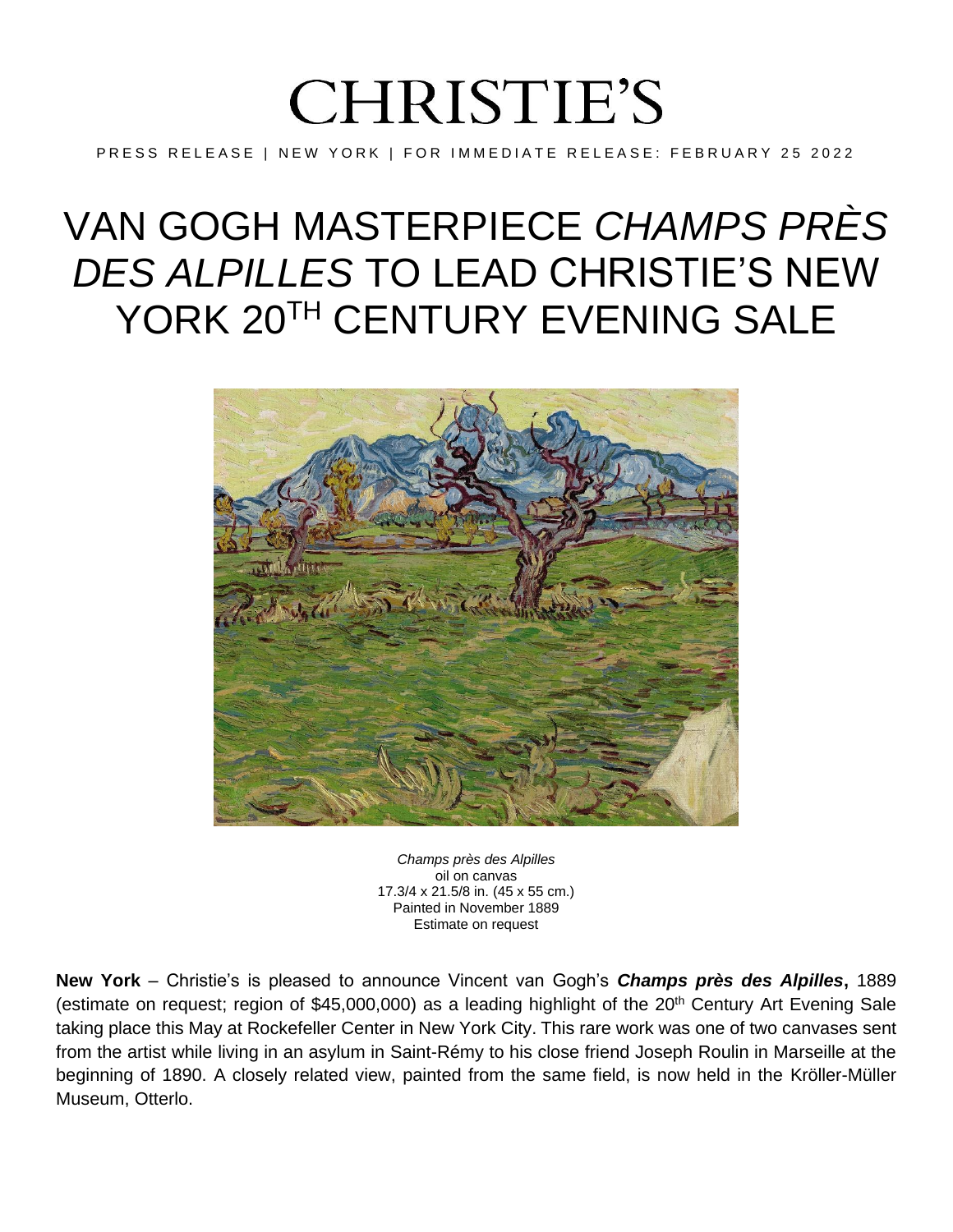**Vanessa Fusco, Co-Head of Christie's New York 20th Century Evening Sale,** remarked: "With its gestural, expressive handling and bold, vibrant color, *Champs près des Alpilles* exemplifies the key characteristics of Van Gogh's trademark style – a style which is beloved and admired all over the world. Painted during the artist's storied sojourn in an asylum in Saint-Rémy, and subsequently belonging to his friend Joseph Roulin, whose own image captured by Vincent now hang in museums across the world, *Champs près des Alpilles* is inextricably linked to Vincent's own tragic biography. It is a delight to bring this masterpiece by the artist to auction for the first time."

Van Gogh and Roulin initially developed a friendship in Arles. Today, Roulin is known to be one of the most important models of the artist's career. Over the course of a few months in 1888, Van Gogh painted some of his best known portraits of the postman and his family. Not solely a model, Roulin was also a close friend and key support to Van Gogh during the time he spent in the hospital in Arles following his first major breakdown. Roulin continued to ardently support the artist from afar when Van Gogh was living in Saint-Rémy through regular correspondence. The letters between Roulin and Van Gogh reveal a strong bond between the two men; Roulin understood the master deeply as both as a person and as an artist. *Champs près des Alpilles* stands as a true testament to the friendship between them, embodying the importance of Roulin to Van Gogh's artistic practice, as well as his life.

Depicting an expansive vista spanning a vivid green wheatfield with a majestic tree framed by the monumental peaks of the Alpilles in the background, all pictured beneath a citron-color sky, this landscape comprises the signature subjects Van Gogh is known for during this all important year. It was during his stay in Saint-Rémy that Van Gogh's mature style truly emerged. He transformed the world around him into dazzling visions of often heightened color conveyed with evermore animated brushstrokes, both of which serve to imbue these canvases with a powerful—and highly influential—expressive charge. At this time, painting and nature itself took on a central importance to the artist.

*Champs près des Alpilles* will be on view along with selected highlights from the 20th Century / 21st Century Evening Sales in London from 23 February – 1 March, and subsequently tour to Taipei and Hong Kong before returning to New York, where it will be on exhibition at Christie's New York ahead of the sale in May.

PRESS CONTACT: Jessica Stanley | 212 636 2680 | [jstanley@christies.com](mailto:jstanley@christies.com)

## **PRESS IMAGE AVAILABLE TO DOWNLOAD [HERE](https://www.dropbox.com/s/kp8lkkkkz9j3qh2/Van%20Gogh%2C%20Champs%20pr%C3%A8s%20des%20Alpilles.jpg?dl=0)**

## **About Christie's**

Founded in 1766, Christie's is a world-leading art and luxury business. Renowned and trusted for its expert live and online auctions, as well as its bespoke private sales, Christie's offers a full portfolio of [global services](https://www.christies.com/en/services) to its clients, including art appraisal, art financing, international real estate and education. Christie's has a physical presence in 46 countries, throughout the Americas, Europe, Middle East, and Asia Pacific, with flagship [international sales hubs](https://www.christies.com/locations/) in New York, London, Hong Kong, Paris and Geneva. It also is the only international auction house authorized to hold sales in mainland China (Shanghai).

Christie's [auctions](https://www.christies.com/calendar/) span more tha[n 80 art and luxury categories,](https://www.christies.com/departments/Index.aspx) at price points ranging from \$200 to over \$100 million. In recent years, Christie's has achieved the world record price for an artwork at auction (Leonardo da Vinci's *Salvador Mundi,* 2017), for a single collection sale (the Collection of Peggy and David Rockefeller, 2018), and for a work by a living artist (Jeff Koons' *Rabbit,* 2019*).*

Christie's [Private Sales](https://www.christies.com/privatesales/index?lid=1&sc_lang=en) offers a seamless service for buying and selling art, jewellery and watches outside of the auction calendar, working exclusively with Christie's specialists at a client's individual pace.

Recent innovations at Christie's include the groundbreaking sale of the first NFT for a digital work of art ever offered at a major auction house (Beeple's *Everydays*, March 2021), with the unprecedented acceptance of cryptocurrency as a means of payment. As an industry leader in digital innovation, Christie's also continues to pioneer new technologies that are redefining the business of art, including the creation of viewing and